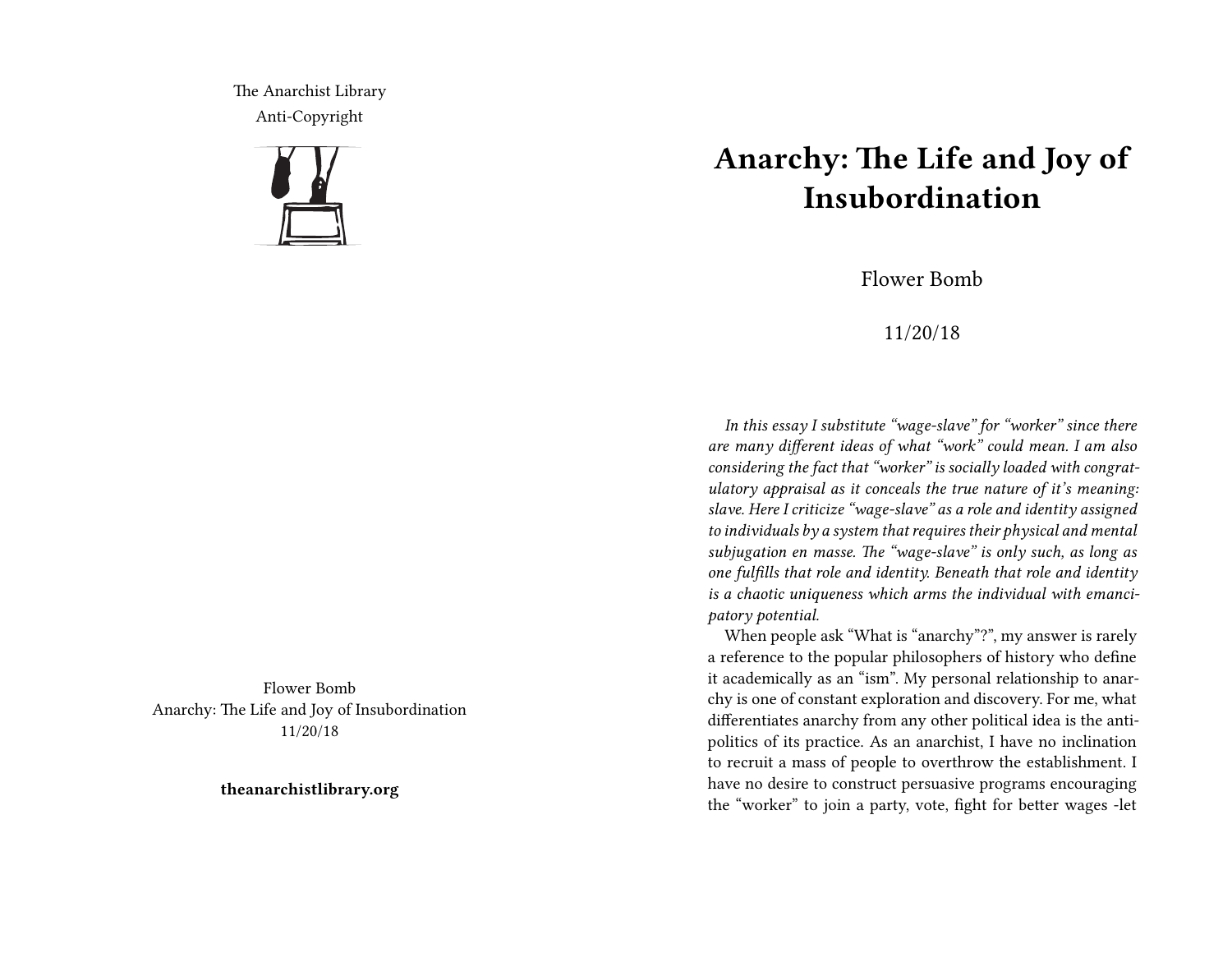alone remain as a wage-slave. All I have is an anarchist project of my own: the reclaiming of my life from wage-slavery and social control. It is a project of self-preservation armed with hostility to all that attempts to categorize, confine, and control me.

Things we come to familiarize ourselves with like presidential elections, the police, banks, and wage-slavery are all social systems constructed to maintain order – an order maintained through coercion, disempowerment, and fear. Together these things make up the governmental establishment which occupies and applies ownership to geographical locations. The maintaining of this occupation relies heavily on an apparatus that monopolizes violent force, as well as the subjugation of any persons residing in these locations. The subjugation of a population of people wouldn't succeed without the normalized logic of submission and psychological warfare. In order to gain access to the monopolized resources needed to survive, the conquered population of people are forced to reproduce and maintain the establishment through wage-slavery: enslavement in exchange for a monetary wage. At the root of this social control is the domination of the individual – a domination which reinforces the logic of individual submission to the group. For the sake of the leftist wet-dream, imagine every individual wageslave deciding to quit their job, all at once, and all those who didn't have a job deciding against getting one. Those few who monopolize resources would quickly lose everything and everyone they needed to protect them. With the expropriation of violent force, these individuals could unite and destroy those maintaining hierarchical power. But as years have shown, the continuity of capitalism and the slave-master relationship is complex and reinforced in a variety of ways.

As an anarchist against work, I will still validate the wageslave's stress and fear of poverty, their personal justifications for submitting to slavery and the colossal misery that accompanies these things. I can not deny the power of materialist accu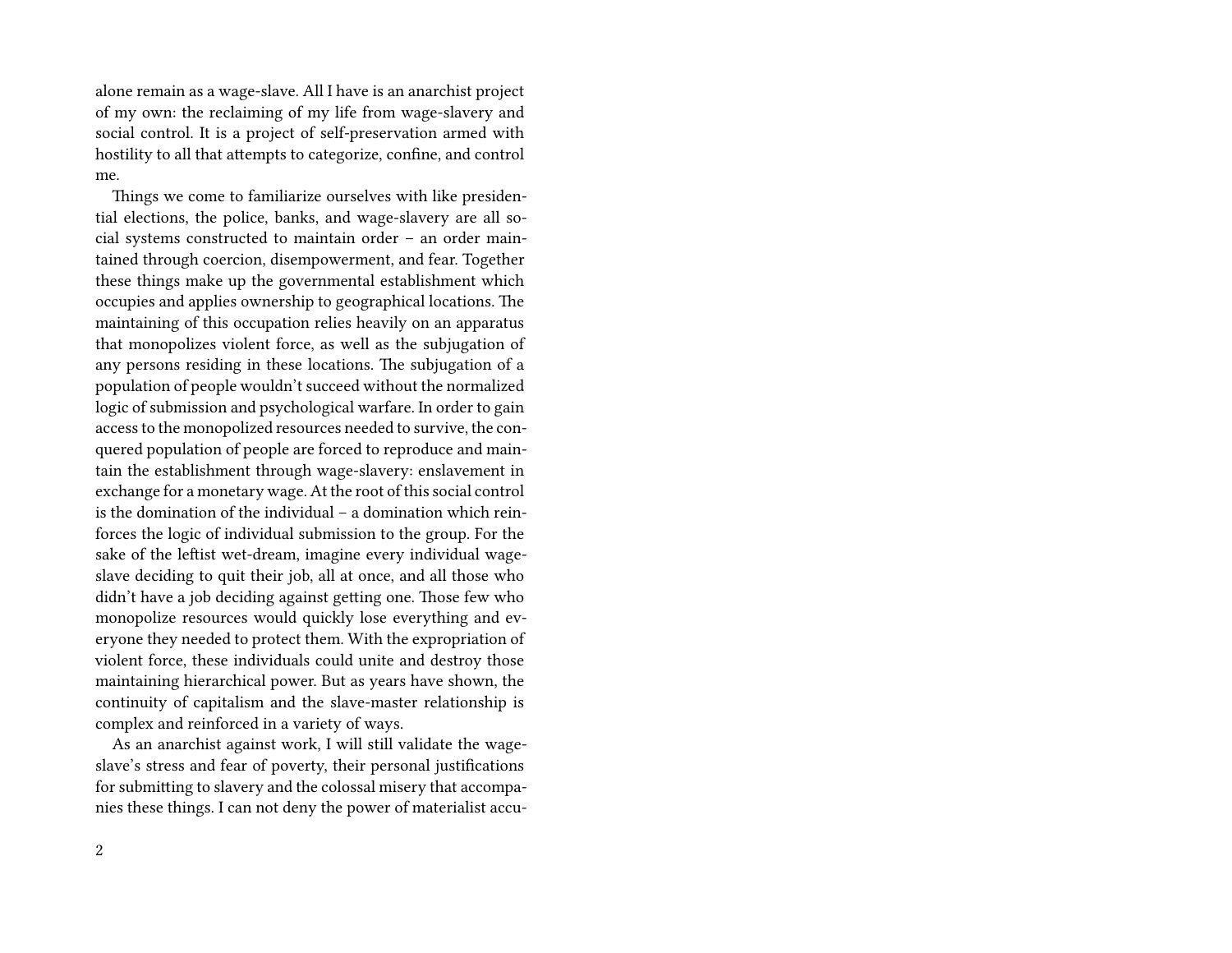body to a master in exchange for a wage that serves as the permission slip to access resources. But to the anarchist individual armed with the illegality of resource expropriation, anarchy is survival without permission.

Anarchy can not be experienced through history books, the reformation of work places nor the confines of a new societal system. Anarchy breathes with the rhythm of the wild in constant flux, ungoverned by anthropocentric laws and order. I rejoice my anarchy in the transformative abandonment of the role and identity of "the proletariat". There is no great future revolution on the horizon to organize or wait for. There is only today, with no guarantee of tomorrow. There are no charismatic leaders to open the door to freedom. There is only the power of anarchist individuality defined by the liberating ammunition of desire.

mulation, consumerism, and the toxic escapism which acts to distract and pacify outrage. I have seen apathy personalized as a lifelong commitment, embraced by those too emotionally defeated to break the chains of capitalism's captivity. The idea of mass revolt would be ideal, but is unfortunately utopian. The workplace is constantly evolving to be more accommodating to the wage-slave. This includes, but not limited to, serving as a remedy for boredom, a platform for social networking and emotional comfort through economic security. These small personal relationships with work play a big role is stunting efforts to organize mass worker revolt. In other words, many people enjoy wage-slavery, and will even sabotage efforts to organize against it. It is inaccurate to assume people are one monolithic mass willing to rise up against the establishment. But rather than relying on a mass revolt, there is the power of uncontrollable, unpredictable individual revolt. These revolts are composed of cells or "lone wolf" individuals who make revolt a daily practice rather than a future phenomena to wait for. As an ex-wage-slave, I will validate the unique history and personhood of a wage-slaving individual, their desire for freedom and the suppressed rage that accompanies their contempt for what they do. I will validate their hatred for every social construct of domination that compresses them. I will validate a wildness they keep caged up in fear of being called "crazy" or "weird". I will validate a behavioural uniqueness they possess which society would attempt to pathologize and eliminate to maintain psychiatric standardization.

So many norms, roles, and identities shoved down our throats from birth - is it really a surprise that the oppressed "workers of the world" haven't smashed capitalism to pieces by now? Where in the prison of society do we find the encouragement to not only be our unique wild selves, but to also weaponize our hostility towards the societal apparatus of control? Individuality, often promoted within the confinement of a pre-constructed identity – one assigned at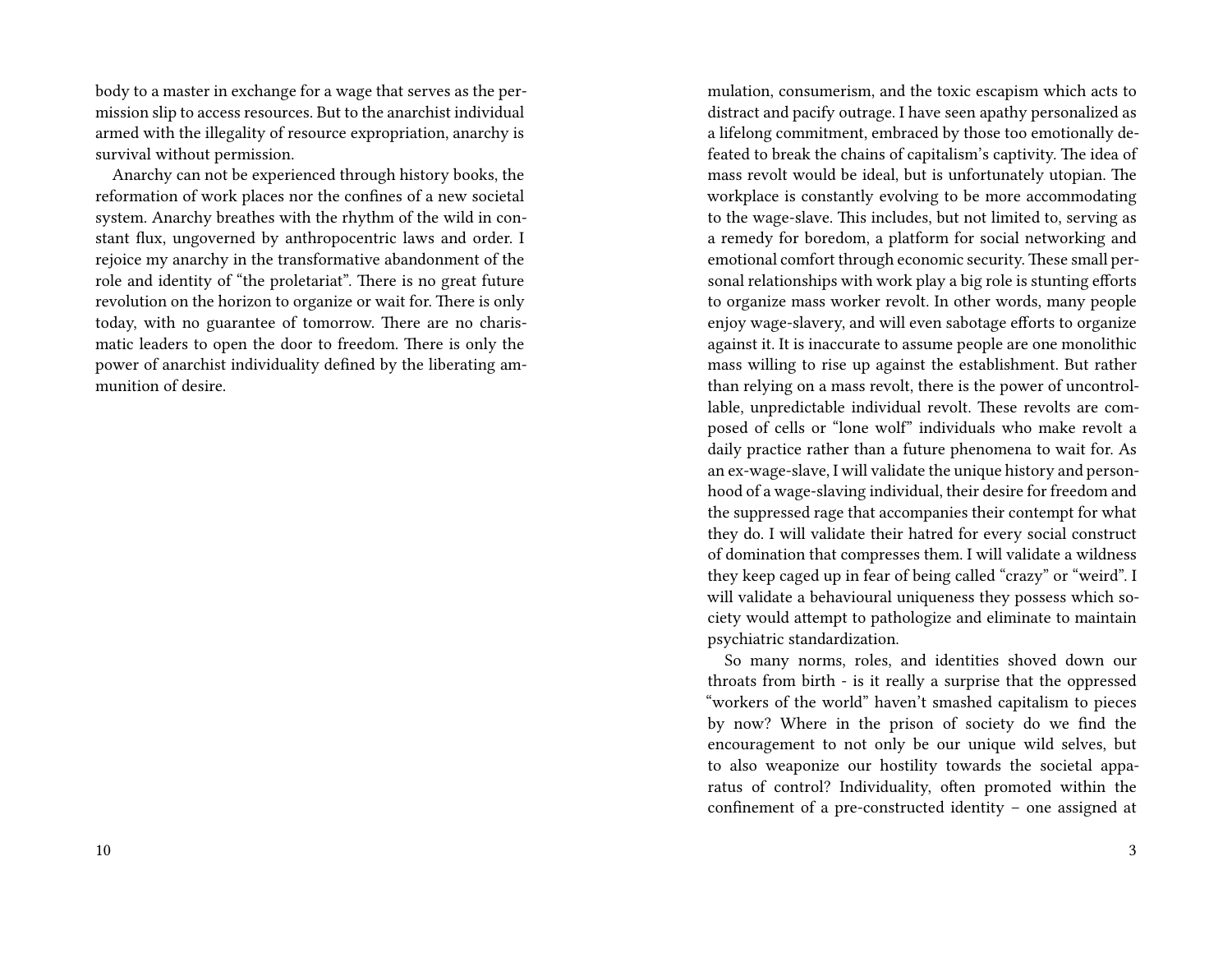birth and necessary for the functioning of capitalist society – is defined by society rather than the chaos of indefinite, ungoverned self-discovery. Due to the anthropocentric lens through which we view the world, wildness is moralized as an evil savagery in need of domesticating and management. Wildness is the enemy of the technological colonization of the natural world. So what does anarchist wildness look like? Anarchy as wildness refuses the control and domination of socially constructed systems which subjugate individuality. Where ever there is social constructs attempting to subjugate individual uniqueness, there is a politicized program at play. This program (which often attempts to acquire a dominating position) is responsible for normalizing a standardized way of life in which individual people are reduced from complex ever-changing beings to the identity of "worker", or - for the sake of this essay -"wage-slave".

What does it mean to be ungovernable? Within ungoverned self-discovery come questions of survival. Without the instinct of survival, the capitalists who profit from the products of my labor would have no leverage to enslave me. Food, shelter, etc. are essentials that require the labor of others to maintain. Under systems that require a mass of people to maintain, individuals are discouraged from finding the power to acquire their own food and/or create their own shelter. Today, shelter (industrial buildings fixed up with plumbing, electricity, etc) are manufactured by one group of people (wage-slaves) and sold to, and occupied by others (consumers). Alienation can be found here where those purchasing or renting space have no direct connection to its construction. Just the same as when people purchase food in grocery stores, they are disconnected from the true source of that food (slaughterhouses, for example) since someone else puts in the work to harvest, process, and package it. The leverage capitalist society maintains over every individual is that of survival. Through monopolizing resources, those with the most can enslave those with the least. So what

out individual participation, the continuity of any system unravels. This is what makes individuality not only important but also powerful. Under capitalism, refusing wage-slavery requires courage; assimilatory subservience is psychologically coerced with the threat of starvation and poverty. The logic of submission is only negated through a fearless self-confidence and the desire to become socially ungovernable.

Could an individualist anarchist change the world? As unlikely as it seems, who am I to say no? Different people are inspired by different things. To some, a personal relationship with someone else's words can shatter a worldview. Those same words armed with the actions of an individual could spark flames of social insubordination, possibly multiplying into spontaneous fires of joyful emancipation. It is not the leadership of deceptive, double speaking academics or committees (invisible or not), political schemes, or popular catch phrases that ignite personal rebellion. In my opinion and experience, it is the discovery and re-claiming of "self" as powerful, unique, and wild. From this perspective, anarchist illegality negates the domesticated conformity of internalized workerism. Illegalist anarchy confronts law and order with insurgency, preserving wild chaos as individuality against the homogenizing effect of society. To reclaim and reinvent one's life as a daily exploration of personal adventure is anarchy against the socialized guilt and pressure to abandon rebellious youth.

Wage-slavery is the enemy of play, individuality, and freedom. Social systems require the subjugation of individuality to either homogenized membership or fixed group-identities in order to maintain their existence. With all social systems the formula is similar: individuality is surrendered to the group in order to be granted access to resources. Under capitalism, the wage-slave - or in Marxist terms, "the proletariat" - is an identity pre-configured with the role of reproducing capitalist society. This includes an individual surrendering their mind and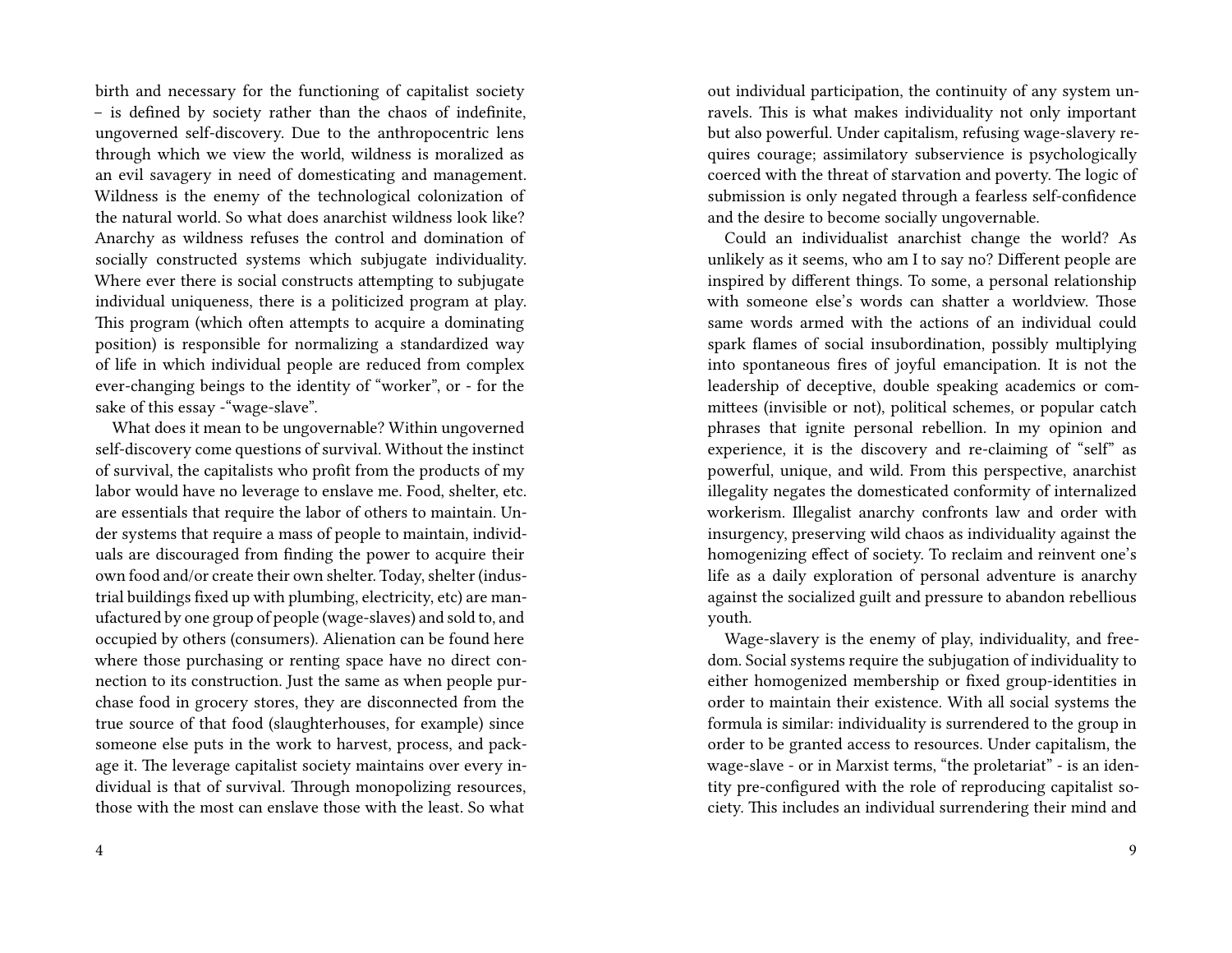productivity? Whether class or social, the status of an individual under capitalism is determined by their access to, and relationship with, materialism. But what about a "self" unbound by capitalism, and insubordinate to materialist representation? Or a "self" that refuses the traditional categorical assignments of social constructs and embraces life as anarchistic existence? A life of illegalist anarchy then allows for the limitless possibilities of creating one's self day by day.

In my opinion, refusing the wage-slave role and identity destabilizes social control on an individual level. Since it is a firm work ethic that must be drilled into the individual to secure the foundation of capitalism (or any system that requires massified subjugation for its sustainability), individuals who refuse wage-slavery are subjected to a variety of social pressures including personal judgement, ridicule and the threat of poverty. To build up a confidence in one's self that is immune to the social pressures of being talked down to (as well as a confidence in ones creative, determined self to avoid poverty), is to reclaim power as an individual. It is a power that reclaims "self" from the role and identity of "proletariat", "worker", or "wage-slave".

Like chaotic negation to all socially fixed identities, there is power in contradicting the social identity and expectation of the "wage-slave". This power also undermines the assumption that "the group" (or formalized organization, society, the masses etc.) is stronger than the individual. If "the group" is unable to subjugate an individual, that individual carries the potential to inspire the emancipation of other individuals from "the group". A group, or systemic establishment, is only as powerful as the subservience of the individuals who comprise it. Without subservient individuals to reinforce the power of "the group", there is no group - only empowered individuals.

The power of presidents, politicians, the police, and the military industrial complex, economic systems of every form and social constructs require the subservience of individuals. Withway do anarchists survive if they refuse the role and identity of "wage-slave"? If an individual decides to arm their desires with action, how does that individual refuse enslavement to a boss or master and continue maintaining access to resources? Under capitalism, the expropriation of resources from those who monopolize them is considered illegal. This is where anarchism breaks away from the civilized notions of social reform and finds affinity with illegality.

I can only speak for myself when I talk about illegalist anarchy since for every individual, their interpretation will be influenced by circumstances unique to their experience. There is also an entire history rich with illegalist anarchy taking place in the early 1900s around the globe, and continuing on today. For the purpose of this particular essay I will be focusing on illegality related to resource expropriation as an argument against wage-slavery. So from this perspective, illegalist anarchy is the refusal to confine my anarchist activity to an above-ground, liberalized, mass-appeal activity. It is the daily practice of experimenting with methods of survival that refuse the limiting moral code of law and order. It is the weaponizing of chaos from which I find courage and strength in joyfully discovering new ways of surviving – all of which circumnavigate wageslavery. I have grown sick and tired of bosses, workplaces, and forcing my body to wake up with the sound of a blaring alarm. I am in full retirement from wage-slavery at the age of thirtythree, and I have absolutely no desire to turn back. So, how do I eat? How do I survive without a paycheck from a workplace to sell my labor? A reality that is often difficult to remember is that everything one needs to survive already exists all around. In addition to poly-crop guerrilla gardening and foraging, food is stockpiled high in grocery stores. Tools for creativity and sabotage are hoarded by hardware stores. Dumpsters are filled to the brim with a variety of resources. What has been stolen from the individual is a sense of direct connection to these resources. Through learned consumerism, people see themselves